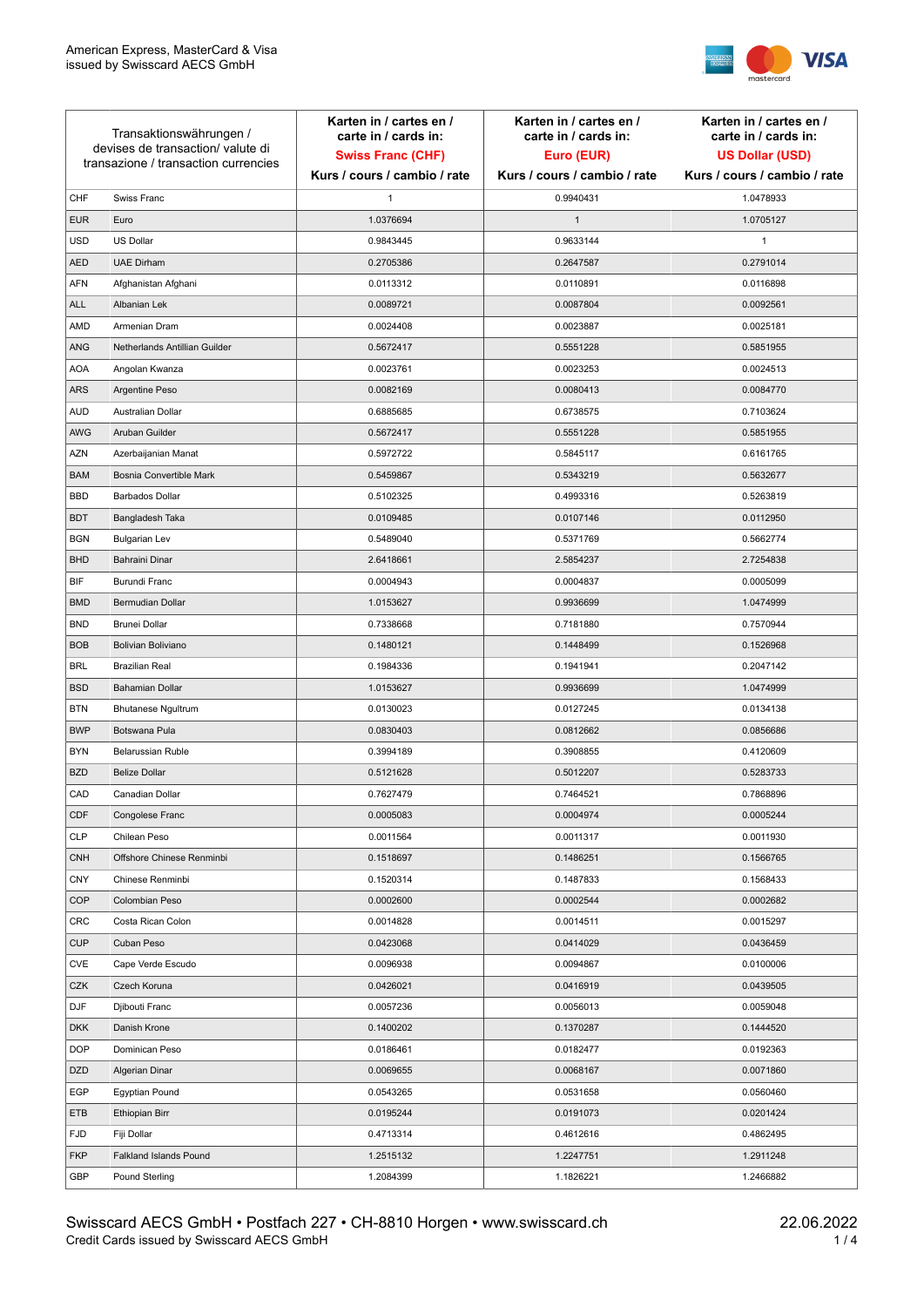

|                                                                           | Transaktionswährungen / | Karten in / cartes en /<br>carte in / cards in: | Karten in / cartes en /<br>carte in / cards in: | Karten in / cartes en /<br>carte in / cards in: |
|---------------------------------------------------------------------------|-------------------------|-------------------------------------------------|-------------------------------------------------|-------------------------------------------------|
| devises de transaction/ valute di<br>transazione / transaction currencies |                         | <b>Swiss Franc (CHF)</b>                        | Euro (EUR)                                      | <b>US Dollar (USD)</b>                          |
|                                                                           |                         | Kurs / cours / cambio / rate                    | Kurs / cours / cambio / rate                    | Kurs / cours / cambio / rate                    |
| <b>GEL</b>                                                                | Georgia Lari            | 0.3542454                                       | 0.3466771                                       | 0.3654576                                       |
| <b>GHS</b>                                                                | Ghana Cedi              | 0.1409052                                       | 0.1378948                                       | 0.1453650                                       |
| GIP                                                                       | Gibraltar Pound         | 1.2515132                                       | 1.2247751                                       | 1.2911248                                       |
| <b>GMD</b>                                                                | Gambia Dalasi           | 0.0207175                                       | 0.0202749                                       | 0.0213732                                       |
| <b>GNF</b>                                                                | Guinea Franc            | 0.0001175                                       | 0.0001150                                       | 0.0001212                                       |
| GTQ                                                                       | Guatemala Quetzal       | 0.1313546                                       | 0.1285483                                       | 0.1355121                                       |
| GYD                                                                       | Guyana Dollar           | 0.0048610                                       | 0.0047571                                       | 0.0050149                                       |
| <b>HKD</b>                                                                | Hong Kong Dollar        | 0.1254004                                       | 0.1227213                                       | 0.1293694                                       |
| <b>HNL</b>                                                                | Honduras Lempira        | 0.0413951                                       | 0.0405107                                       | 0.0427053                                       |
| <b>HRK</b>                                                                | Croatian Kuna           | 0.1430239                                       | 0.1399683                                       | 0.1475507                                       |
| <b>HTG</b>                                                                | Haiti Gourde            | 0.0086082                                       | 0.0084243                                       | 0.0088807                                       |
| <b>HUF</b>                                                                | Forint                  | 0.0026617                                       | 0.0026048                                       | 0.0027459                                       |
| <b>IDR</b>                                                                | Indonesia Rupiah        | 0.0000688                                       | 0.0000673                                       | 0.0000710                                       |
| <b>ILS</b>                                                                | New Israeli Sheqel      | 0.2905200                                       | 0.2843132                                       | 0.2997152                                       |
| <b>INR</b>                                                                | Indian Rupee            | 0.0130058                                       | 0.0127279                                       | 0.0134174                                       |
| IQD                                                                       | Iraqi Dinar             | 0.0006955                                       | 0.0006806                                       | 0.0007175                                       |
| <b>ISK</b>                                                                | <b>Iceland Krona</b>    | 0.0077776                                       | 0.0076114                                       | 0.0080238                                       |
| JMD                                                                       | Jamaican Dollar         | 0.0067079                                       | 0.0065646                                       | 0.0069202                                       |
| <b>JOD</b>                                                                | Jordanian Dinar         | 1.4339695                                       | 1.4033333                                       | 1.4793561                                       |
| JPY                                                                       | Yen                     | 0.0072953                                       | 0.0071394                                       | 0.0075262                                       |
| <b>KES</b>                                                                | Kenyan Shilling         | 0.0086561                                       | 0.0084712                                       | 0.0089301                                       |
| <b>KGS</b>                                                                | Kyrgyzstan Som          | 0.0127711                                       | 0.0124983                                       | 0.0131753                                       |
| <b>KHR</b>                                                                | Cambodia Riel           | 0.0002501                                       | 0.0002448                                       | 0.0002580                                       |
| <b>KMF</b>                                                                | Comoro Franc            | 0.0021774                                       | 0.0021309                                       | 0.0022463                                       |
| <b>KRW</b>                                                                | Korean Republic Won     | 0.0007884                                       | 0.0007716                                       | 0.0008134                                       |
| <b>KWD</b>                                                                | Kuwaiti Dinar           | 3.2401285                                       | 3.1709045                                       | 3.3426818                                       |
| <b>KYD</b>                                                                | Cayman Islands Dollar   | 1.2184357                                       | 1.1924043                                       | 1.2570004                                       |
| KZT                                                                       | Kazakhstan Tenge        | 0.0022607                                       | 0.0022124                                       | 0.0023323                                       |
| LAK                                                                       | Lao Republic Kip        | 0.0000673                                       | 0.0000659                                       | 0.0000694                                       |
| LKR                                                                       | Sri Lanka Rupee         | 0.0028241                                       | 0.0027638                                       | 0.0029135                                       |
| <b>LRD</b>                                                                | Liberian Dollar         | 0.0066901                                       | 0.0065472                                       | 0.0069018                                       |
| <b>LSL</b>                                                                | Lesotho Lothi           | 0.0641367                                       | 0.0627664                                       | 0.0661667                                       |
| <b>LYD</b>                                                                | Libyan Dinar            | 0.2111310                                       | 0.2066203                                       | 0.2178135                                       |
| MAD                                                                       | Moroccan Dirham         | 0.0992216                                       | 0.0971018                                       | 0.1023621                                       |
| MDL                                                                       | Moldovan Leu            | 0.0530661                                       | 0.0519324                                       | 0.0547457                                       |
| MGA                                                                       | Malagasy Ariary         | 0.0002500                                       | 0.0002447                                       | 0.0002579                                       |
| <b>MKD</b>                                                                | Macedonia Denar         | 0.0173629                                       | 0.0169919                                       | 0.0179125                                       |
| MMK                                                                       | Myanmar Kyat            | 0.0005488                                       | 0.0005371                                       | 0.0005662                                       |
| <b>MNT</b>                                                                | Mongolia Tugrik         | 0.0003254                                       | 0.0003184                                       | 0.0003357                                       |
| MOP                                                                       | Macao Pataca            | 0.1256793                                       | 0.1229942                                       | 0.1296572                                       |
| <b>MRU</b>                                                                | Mauritanian Ouguiya     | 0.0280520                                       | 0.0274527                                       | 0.0289399                                       |
| MUR                                                                       | <b>Mauritius Rupee</b>  | 0.0228063                                       | 0.0223191                                       | 0.0235281                                       |
| <b>MVR</b>                                                                | Maldives Rufiyaa        | 0.0657754                                       | 0.0643701                                       | 0.0678573                                       |
| <b>MWK</b>                                                                | Malawi Kwacha           | 0.0009977                                       | 0.0009764                                       | 0.0010293                                       |
| <b>MXN</b>                                                                | Mexican Peso            | 0.0504385                                       | 0.0493609                                       | 0.0520349                                       |
| <b>MYR</b>                                                                | Malaysian Ringgit       | 0.2310215                                       | 0.2260858                                       | 0.2383336                                       |
| MZN                                                                       | Mozambique Metical      | 0.0158625                                       | 0.0155236                                       | 0.0163646                                       |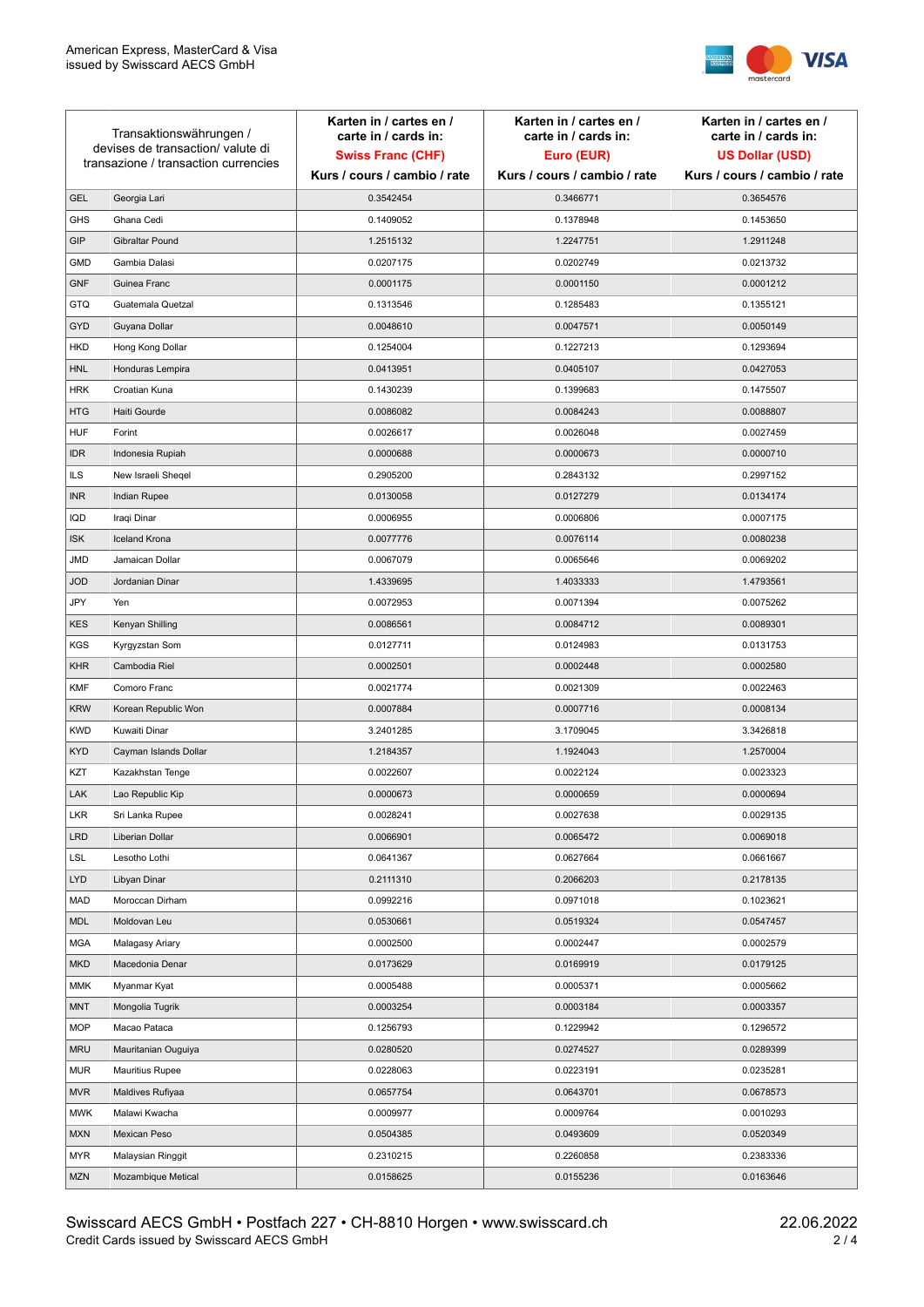

| Transaktionswährungen /<br>devises de transaction/valute di<br>transazione / transaction currencies |                             | Karten in / cartes en /<br>carte in / cards in:<br><b>Swiss Franc (CHF)</b> | Karten in / cartes en /<br>carte in / cards in:<br>Euro (EUR) | Karten in / cartes en /<br>carte in / cards in:<br><b>US Dollar (USD)</b> |
|-----------------------------------------------------------------------------------------------------|-----------------------------|-----------------------------------------------------------------------------|---------------------------------------------------------------|---------------------------------------------------------------------------|
|                                                                                                     |                             | Kurs / cours / cambio / rate                                                | Kurs / cours / cambio / rate                                  | Kurs / cours / cambio / rate                                              |
| <b>NAD</b>                                                                                          | Namibia Dollar              | 0.0641469                                                                   | 0.0627764                                                     | 0.0661772                                                                 |
| <b>NGN</b>                                                                                          | Nigeria Naira               | 0.0024219                                                                   | 0.0023702                                                     | 0.0024986                                                                 |
| <b>NIO</b>                                                                                          | Nicaragua Cordoba Oro       | 0.0284734                                                                   | 0.0278651                                                     | 0.0293746                                                                 |
| <b>NOK</b>                                                                                          | Norwegian Krone             | 0.1007336                                                                   | 0.0985815                                                     | 0.1039219                                                                 |
| <b>NPR</b>                                                                                          | Nepalese Rupee              | 0.0081286                                                                   | 0.0079549                                                     | 0.0083859                                                                 |
| <b>NZD</b>                                                                                          | New Zealand Dollar          | 0.6265723                                                                   | 0.6131858                                                     | 0.6464039                                                                 |
| <b>OMR</b>                                                                                          | Oman Rial                   | 2.5824682                                                                   | 2.5272948                                                     | 2.6642059                                                                 |
| PAB                                                                                                 | Panamanian Balboa           | 1.0153627                                                                   | 0.9936699                                                     | 1.0474999                                                                 |
| <b>PEN</b>                                                                                          | Peru Sol                    | 0.2739352                                                                   | 0.2680827                                                     | 0.2826055                                                                 |
| <b>PGK</b>                                                                                          | Papua New Guinea Kina       | 0.2883630                                                                   | 0.2822022                                                     | 0.2974900                                                                 |
| PHP                                                                                                 | Philippine Peso             | 0.0188011                                                                   | 0.0183994                                                     | 0.0193962                                                                 |
| <b>PKR</b>                                                                                          | Pakistan Rupee              | 0.0047905                                                                   | 0.0046882                                                     | 0.0049421                                                                 |
| PLN                                                                                                 | Zloty                       | 0.2265474                                                                   | 0.2217073                                                     | 0.2337179                                                                 |
| <b>PYG</b>                                                                                          | Paraguay Guarani            | 0.0001479                                                                   | 0.0001447                                                     | 0.0001526                                                                 |
| QAR                                                                                                 | Qatari Rial                 | 0.2729541                                                                   | 0.2671225                                                     | 0.2815934                                                                 |
| <b>RON</b>                                                                                          | Leu                         | 0.2173776                                                                   | 0.2127334                                                     | 0.2242578                                                                 |
| <b>RSD</b>                                                                                          | Serbian Dinar               | 0.0091393                                                                   | 0.0089440                                                     | 0.0094286                                                                 |
| <b>RUB</b>                                                                                          | Russian Ruble               | 0.0174720                                                                   | 0.0170987                                                     | 0.0180250                                                                 |
| <b>RWF</b>                                                                                          | Rwanda Franc                | 0.0009955                                                                   | 0.0009742                                                     | 0.0010270                                                                 |
| SAR                                                                                                 | Saudi Riyal                 | 0.2648768                                                                   | 0.2592178                                                     | 0.2732604                                                                 |
| SBD                                                                                                 | Solomon Islands Dollar      | 0.1296618                                                                   | 0.1268916                                                     | 0.1337657                                                                 |
| <b>SCR</b>                                                                                          | Seychelles Rupee            | 0.0734578                                                                   | 0.0718884                                                     | 0.0757828                                                                 |
| <b>SDG</b>                                                                                          | Sudanese Pound              | 0.0022797                                                                   | 0.0022310                                                     | 0.0023519                                                                 |
| <b>SEK</b>                                                                                          | Swedish Krona               | 0.0980774                                                                   | 0.0959820                                                     | 0.1011816                                                                 |
| SGD                                                                                                 | Singapore Dollar            | 0.7114480                                                                   | 0.6962482                                                     | 0.7339660                                                                 |
| <b>SHP</b>                                                                                          | St Helena Pound             | 1.2515132                                                                   | 1.2247751                                                     | 1.2911248                                                                 |
| <b>SLL</b>                                                                                          | Sierra Leone Leone          | 0.0000772                                                                   | 0.0000756                                                     | 0.0000796                                                                 |
| SOS                                                                                                 | Somali shilling             | 0.0017578                                                                   | 0.0017202                                                     | 0.0018134                                                                 |
| SRD                                                                                                 | Suriname Dollar             | 0.0465803                                                                   | 0.0455851                                                     | 0.0480546                                                                 |
| SSD                                                                                                 | South Sudanese Pound        | 0.0020715                                                                   | 0.0020272                                                     | 0.0021371                                                                 |
| <b>STN</b>                                                                                          | Sao Tome and Principe Dobra | 0.0433621                                                                   | 0.0424357                                                     | 0.0447346                                                                 |
| <b>SVC</b>                                                                                          | El Salvador Colon           | 0.1160415                                                                   | 0.1135623                                                     | 0.1197143                                                                 |
| SZL                                                                                                 | Swaziland Lilangeni         | 0.0641533                                                                   | 0.0627827                                                     | 0.0661838                                                                 |
| THB                                                                                                 | Baht                        | 0.0281917                                                                   | 0.0275894                                                     | 0.0290840                                                                 |
| TJS                                                                                                 | Tajikistan Somoni           | 0.0957700                                                                   | 0.0937239                                                     | 0.0988012                                                                 |
| <b>TMT</b>                                                                                          | Turkmenistan Manat          | 0.2909349                                                                   | 0.2847192                                                     | 0.3001433                                                                 |
| <b>TND</b>                                                                                          | Tunisian Dinar              | 0.3338252                                                                   | 0.3266932                                                     | 0.3443911                                                                 |
| <b>TOP</b>                                                                                          | Tonga Pa'anga               | 0.4467596                                                                   | 0.4372148                                                     | 0.4609000                                                                 |
| <b>TRY</b>                                                                                          | Turkish Lira                | 0.0580589                                                                   | 0.0568185                                                     | 0.0598965                                                                 |
| <b>TTD</b>                                                                                          | Trinidad & Tobago Dollar    | 0.1502071                                                                   | 0.1469980                                                     | 0.1549613                                                                 |
| <b>TWD</b>                                                                                          | New Taiwan Dollar           | 0.0341938                                                                   | 0.0334633                                                     | 0.0352761                                                                 |
| TZS                                                                                                 | Tanzanian Shilling          | 0.0004359                                                                   | 0.0004266                                                     | 0.0004497                                                                 |
| <b>UAH</b>                                                                                          | Ukraine Hryvnia             | 0.0347074                                                                   | 0.0339659                                                     | 0.0358059                                                                 |
| <b>UGX</b>                                                                                          | Uganda Shilling             | 0.0002739                                                                   | 0.0002680                                                     | 0.0002826                                                                 |
| <b>UYU</b>                                                                                          | Peso Uruguayo               | 0.0255448                                                                   | 0.0249990                                                     | 0.0263533                                                                 |
| <b>UZS</b>                                                                                          | Uzbekistan Sum              | 0.0000932                                                                   | 0.0000912                                                     | 0.0000961                                                                 |
| <b>VND</b>                                                                                          | Vietnam Dong                | 0.0000437                                                                   | 0.0000428                                                     | 0.0000451                                                                 |